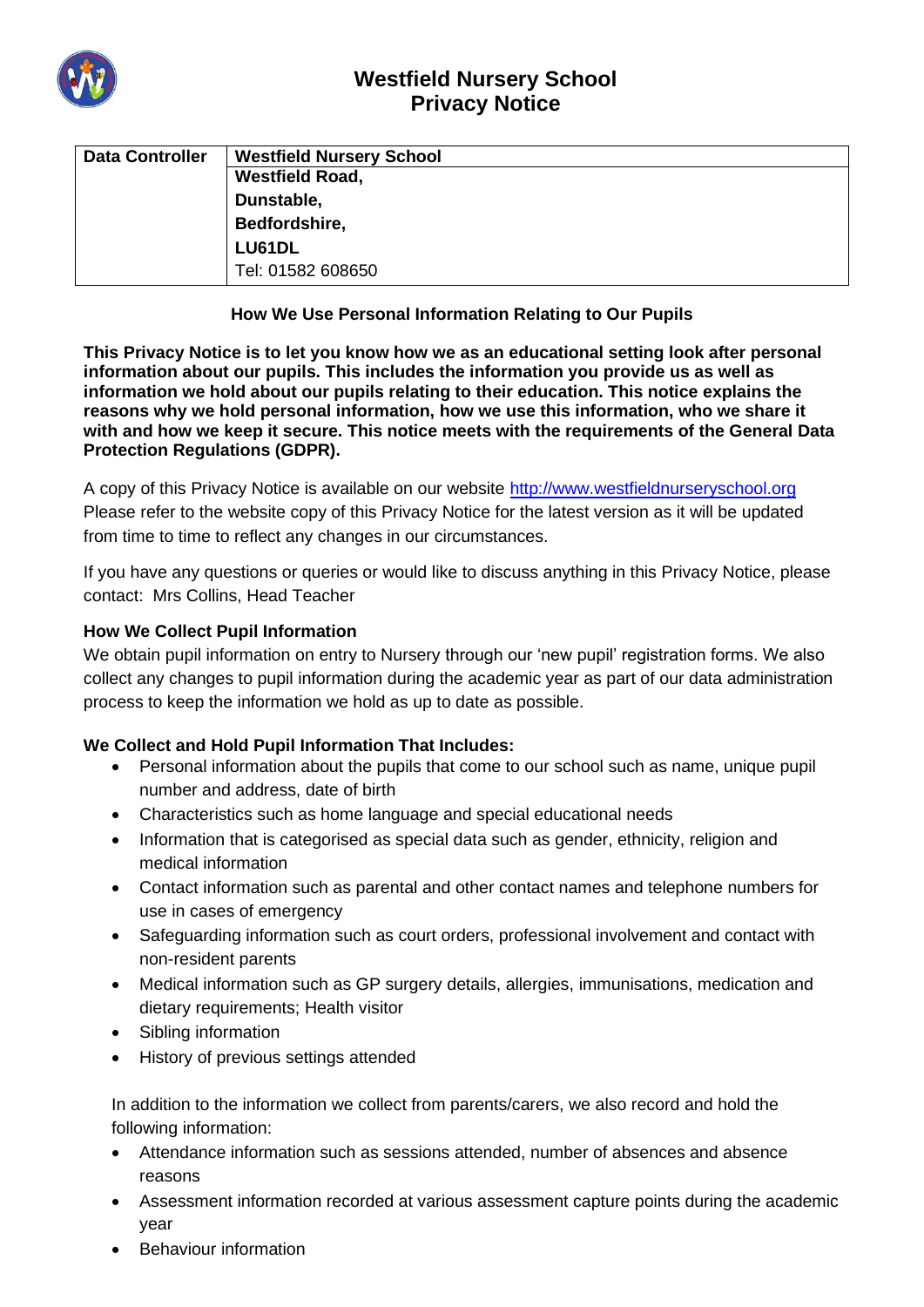We use the pupil data to:

- support pupil learning
- safeguard pupils in our care
- record attendance
- monitor and report on pupil attainment and progress
- keep children safe whilst in our care
- provide appropriate pastoral care
- assess the quality of our services
- comply with the law regarding data returns and sharing
- provide any additional support

# **We Collect and Hold Parent/ Carer Information That Includes:**

- name
- address
- contact details
- Parental Responsibility
- National Insurance Number

We use parent/carer contact information to:

- email parent/carers for purpose of notification of school events, share pupil schoolwork and various reports relating to the pupil's life at the school
- telephone parents/carers in cases of emergency or other matters relating to the safety of the child

#### **The Lawful Basis on Which We Hold and Use This Information**

We collect and use pupil information under the legal basis of **public interest** as an educational setting/school with the delegated task of educating and safeguarding the children in our care and under a **legal obligation** which necessitates our school making statutory data returns to the Department for Education (DfE) and the Local Authority *[as described in Article 6, GDPR]*. Our school is obliged to make statutory pupil census returns and hold attendance information under the following legislation:

-Education Act 1996 – Section 434 (1),(3), (4) & (6) and Section 458 (4) & (5)

-Education (Pupil Registration) (England) (Amendment) Regulations 2013

-Department of Education Advice on Attendance (Nov 2016)

The special categories of data have been collected through explicit consent from the data subject in support of the specific purposes for which the data is being used in the education and safeguarding of pupils in our care *[Article 9, GDPR].*

To find out more about the data collection requirements placed on us by the Department for Education (for example; via the school census) go to [https://www.gov.uk/education/data-collection](https://www.gov.uk/education/data-collection-and-censuses-for-schools)[and-censuses-for-schools.](https://www.gov.uk/education/data-collection-and-censuses-for-schools)

Whilst the majority of pupil information you provide to us is mandatory (for reasons described above), there may be some information which we ask you for which is not mandatory but provided on a voluntary basis.

In some cases, we will ask you for information on the legal basis of **legitimate interest** where the information is required to support an educational or safeguarding function (e.g. a parent/carer email address or mobile contact number so that we can contact the parent/carer in an emergency or reasons involving the safety of the child).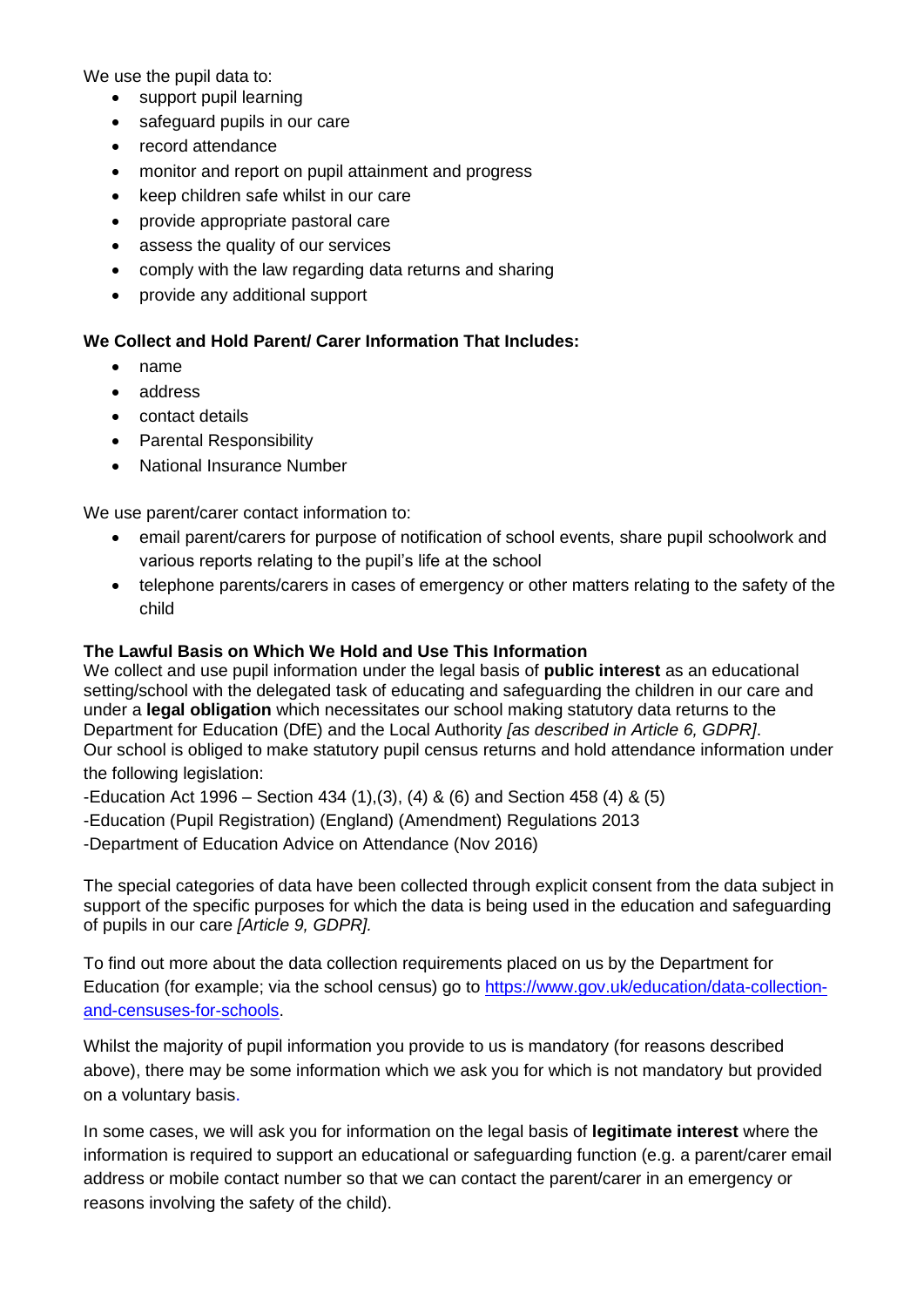The data we collect relating to medical health information is necessary to protect the **vital interests** of the child so that we can ensure a child's medical needs are properly addressed and catered for.

As a Parent/carer, you cannot decline a data collection, but you have right to decline providing information for self-declared data items by selecting the 'Refused' option e.g. ethnicity.

There are certain personal data items (e.g. photographs) which we collect on the legal basis of legitimate interest. We will ask you for your explicit consent about how these data items can be used if the purpose extends beyond holding the data within our main management information system (e.g. photograph on our school's website). As a parent/carer you can change your decision to grant or withdraw consent at any time.

If at any point in the future, we seek to use any previously collected information for another purpose or use the information in new software, we will ask for your explicit consent to do so.

## **Who We Share Pupil Information With**

We routinely share pupil information with:

- the school that a pupil attends after leaving us
- the local authority (including Test and Trace for Covid-19)
- the Department for Education (DfE)

We also provide certain pupil data with other parties that provide a service for our school:

- Health Visitors/ Doctors
- Social Care
- Early Years Support Team
- Activ8 (our physical activity provider- pupil names only)
- Photographer for individual and class photographs

The majority of our pupil information is processed in our main Management Information System (MIS) which is RM Integris. However, our school also purchases third party software to help us provide additional functions and services. Certain data held on our main management information system is also shared with third party software providers for the following reasons:

• Text messaging software which uses the contact names and telephone numbers used to notify parents/carers of certain events and important notices

We actively ensure that all of the third-party software organisations we share data with comply with the General Data Protection Regulations through their Privacy Notices and Data Sharing Agreements that they share with us.

## **Why We Share Pupil Information with External Parties**

We do not share information about our pupils with anyone without consent unless the legal basis for holding and sharing the data allow us to do so.

We share pupil data with the Department for Education (DfE) and the Local Authority on a statutory basis through data collections such as the school census under the following statutes:

-Section 573A of the Education Act 1996

-Education Act 1996 s29(3)

- -Education (School Performance Information) (England) Regulations 2007
- -Regulations 5 & 8 School Information (England) Regulations 2008

-Education (Pupil Registration) (England) (Amendment) Regulations 2013

Further information about the data collection requirements placed on our school by the DfE through the school census can be found at [https://www.gov.uk/education/data-collection-and-censuses-for](https://www.gov.uk/education/data-collection-and-censuses-for-schools)[schools](https://www.gov.uk/education/data-collection-and-censuses-for-schools)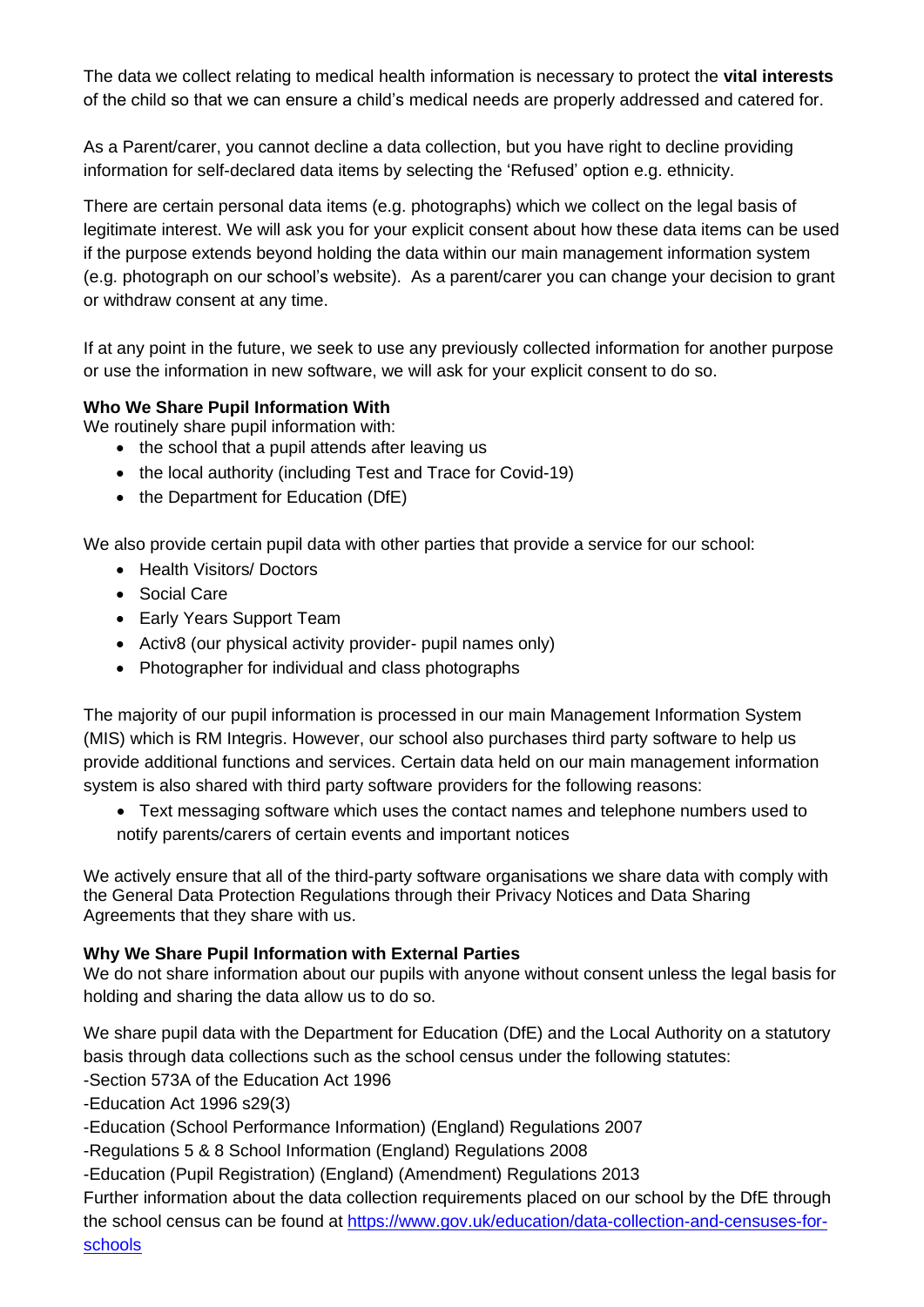The data shared with the DfE and the local Authority is **for the purpose of**:

- determining school funding which is calculated based upon the numbers of children and their characteristics in our school
- informing the monitoring of 'short term' education policy such as Pupil Progress measures
- supporting the 'longer term' research and monitoring of educational policy

Most of the pupil data we share with the DfE is held within their **National Pupil Database** (NPD*). Please refer to the last page of this Privacy Notice for more information about the NPD and their basis for sharing data with third parties.*

Our Local Authority's Privacy Notice relating to **two year old pupil information** can be found at <http://www.centralbedfordshire.gov.uk/school/professionals/two-year-old-funding/privacy.aspx> and their Privacy Notice relating to **pupil information** can be found at <http://www.centralbedfordshire.gov.uk/schools-portal/administration/school-privacy-notice.aspx>

## **How We Keep Personal Data Secure**

We fully adhere to our General Data Protection policies which outline our procedures and processes for accessing, handling and storing data safely in accordance with all the GDPR principles. These policies are regularly reviewed and ratified by our governors. The following processes ensure that we comply with data protection legislation in how we manage the protection of personal data:

- Our networks, file systems and server operating systems are secured through firewalls and spyware/ virus detection programs on our servers to prevent unauthorised access to our data
- Data held in a physical location within the school is held securely and only accessible by staff with appropriate authorisation
- Access to data on systems is through individual passwords which are carefully managed and monitored
- Any data that is removed from the school is minimised and encrypted
- Older data is safely removed from computers and other devices
- Data shared with the DfE and the Local Authority is shared through secure file transfer systems. Any data shared with other legitimate third parties where there is a legal basis for sharing will only be shared through secure methods
- Data shared with third party software suppliers is controlled by the school. We will only deal with suppliers who can demonstrate that they comply with the requirements of data protection legislation and not use personal data for any other purpose than the purpose for fulfilling the functions we have contracted with them (e.g. assessment)
- We ensure all staff receive regular training on data protection

We also adhere to our **Data Breach Procedures Policy** in the event of a data breach. These procedures explain how our school responds to occurrences of known or reported data breaches. A copy of this policy is available on our school website at [http://www.westfieldnurseryschool.org](http://www.westfieldnurseryschool.org/)

## **Requesting Access to Your Personal Data**

Under data protection regulations, you as the parent/carer have the following rights:

- Right to be informed
- Right to access to your child's or your personal information
- Right to have inaccurate personal data rectified, blocked, erased or destroyed in certain circumstances
- Right to object to processing of personal data that is likely to cause, or is causing, damage or distress
- Right to restrict processing for the purpose of direct marketing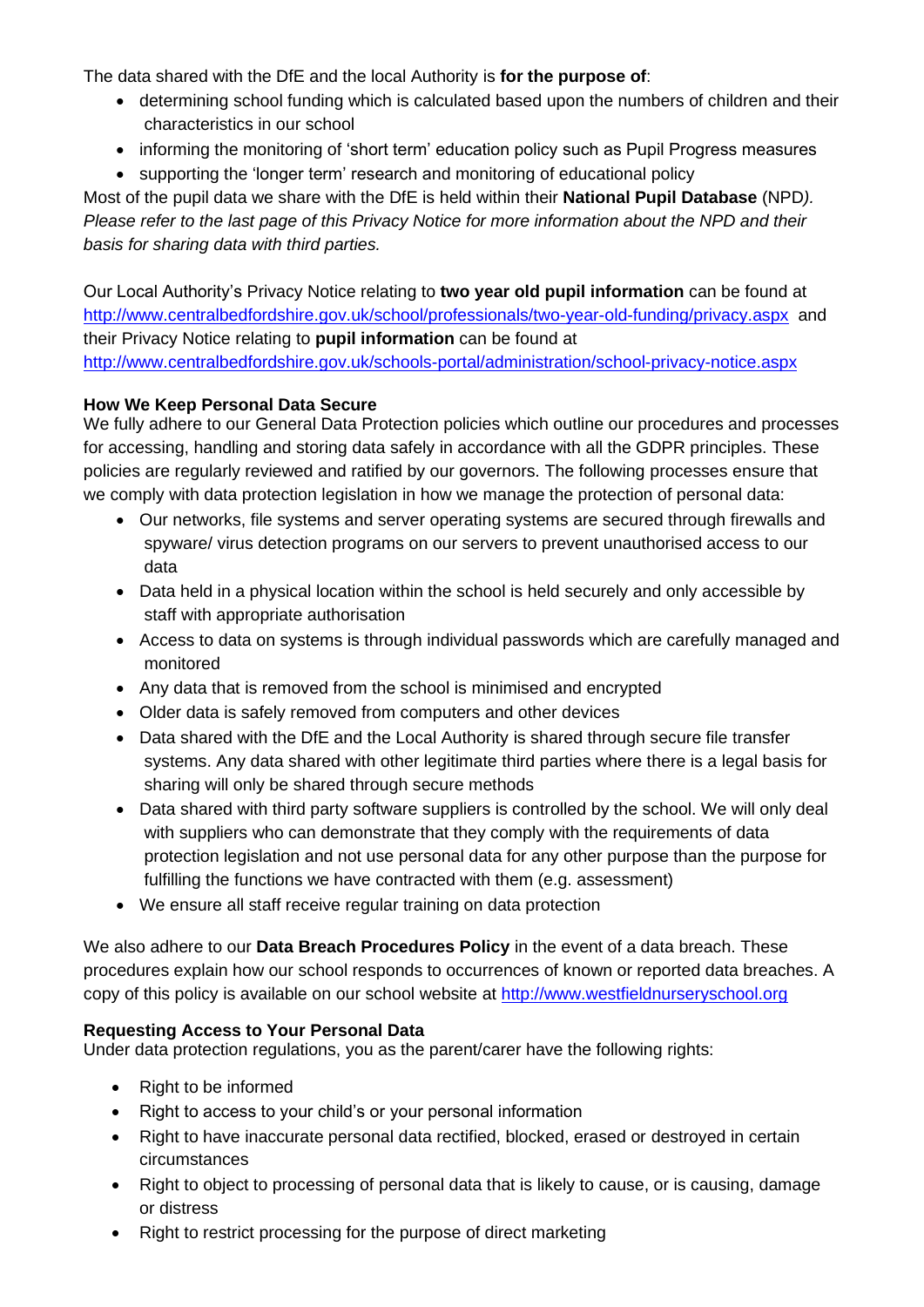- Right to data portability
- Right to object to decisions being taken by automated means
- Right to claim compensation for damages caused by a breach of the Data Protection regulations

It should be noted that some of these rights will not apply in circumstances where allowing them would significantly reduce or prevent our ability to perform our duties as a school and safeguard the children in our care.

You do have the right to request access to personal information about you and/or your child that we hold. To request access to your personal information or to your child's educational record, you can make a **Subject Access Request (SAR).** For further information about this contact Mrs Collins, Head Teacher.

Our school will follow procedures outlined in our **Subject Access Request Policy** available from our website [http://www.westfieldnurseryschool.org](http://www.westfieldnurseryschool.org/) which follows the guidelines promoted by the data protection regulations.

Please note that whilst we aim to respond to requests within the required time period of one month, we may not be able to honour this time period if we receive requests just before or during school holidays. If the nature of the request is complex and/or the request falls within a holiday period, we will aim to reach a mutually agreed alternative time period.

## **How Long We Keep Personal Information**

We hold pupil data for the period determined appropriate for the different types of data we hold. We will keep information for the minimum period necessary in accordance with DfE's/ Central Bedfordshire's data retention recommendations which take into account legal and safeguarding considerations linked to the types of data held. Our **Data Retention Schedule** can be found as part of the record retention and disposal policy on our website at [http://www.westfieldnurseryschool.org.](http://www.westfieldnurseryschool.org/) All information is held securely and will be destroyed as appropriate under secure and confidential conditions.

## **Let Us Know of Any Changes to Personal Information and Emergency Contact Information**

We will contact you to ensure that all the personal information and emergency contact details we have for your child is accurate and up-to-date. We would encourage you very strongly to ensure that any changes to phone numbers in particular are notified to our school office as soon as possible.

#### **Reporting Concerns About Our Data Protection Processes**

If you have a concern about the way we are collecting or using your personal data, we request that you raise your concern with us in the first instance by contacting Mrs Collins, Head Teacher. Alternatively, you can contact the Information Commissioner's Office at<https://ico.org.uk/concerns/>

## **Keeping You Informed Through This Privacy Notice**

We aim to keep you informed of any changes to our data collections and data protection obligations through this Privacy Notice – the latest copy will be available on our website at [http://www.westfieldnurseryschool.org.](http://www.westfieldnurseryschool.org/)